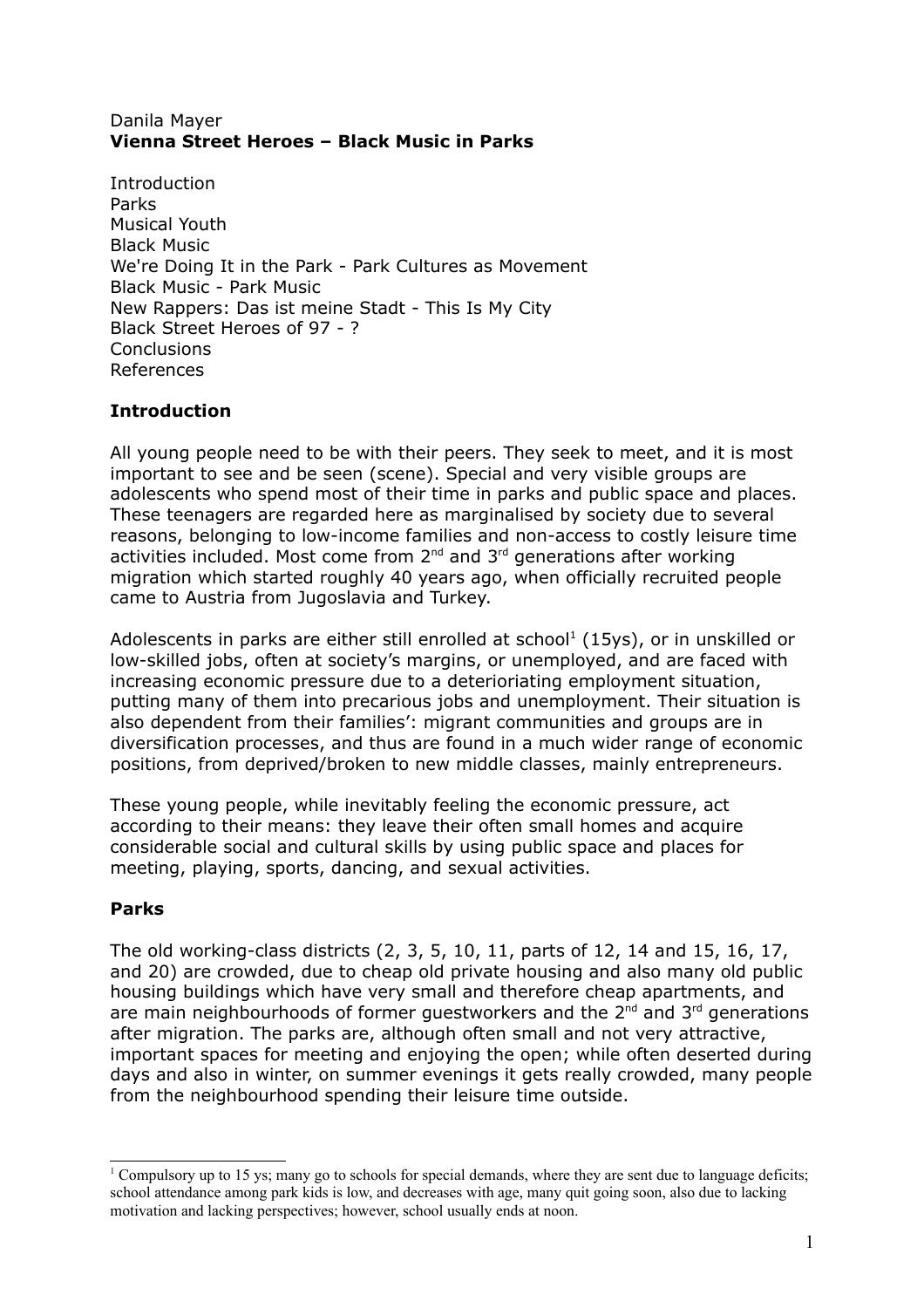Adolescents meet in the parks and smaller greens, many spend most of their time outside. Groups are mostly mixed, mainly boys and young men; bigger groups split in smaller units, depending on the occasion. There are no park kids on their own, all are known and socialised in one or the other group. Girls are in smaller, more often changing groups, at the margins, sometimes more intensively, then again they do not come at all.

Fenced-in playgrounds and football-cages, around 500 in Vienna, were erected in parks since the 1970s. Cages are male adolescents' main areas of congregation, due to street soccer and streetball facilities. Basketball superstars Michael Jordan and Magic Johnson impressed youth in Vienna by the middle of the nineties and sparked a Basketball hype in the parks which resulted in the installation of baskets in most cages, and basketball or streetball competitions accompanied by HipHop beats played by DJs in the park.

Parks and cages as meeting places became increasingly important with growing numbers of teenagers from migrant families, roughly around the end of the 1980s. The first larger congregation, coming into existence as self-defense against politically right-wing oriented 'original' Austrian youngsters, were the Red Brothers whose numbers exceeded one hundred mainly congregating at the Reumannplatz. Park and cage attendance further got stronger, and by 1997, could be termed a movement, including many various groups and approaches. Parks/cages increasingly served as spatial placement, and stayed so for people socialised in the park, many still meeting in 'their' park or cage up to their twenties<sup>[2](#page-1-0)</sup>.

The most contested spaces are the soccer cages, as various groups might fight for dominance there (age, nationality, sex, open or closed groups, sports interests). Cages are jealously guarded by their users. While younger groups might eventually be granted one or the other hour of football, foreign groups are perceived as intruders and quickly forces are joined to throw them out. Exclusion, fission, fusion and transformation processes take place. But always among already park-socialised groups who might eventually leave the cage and park and move to another park, or go on fighting, or manage to build up new groups from the old ones who then share the space. Fighting periods do not last very long, although they might result in serious injuries and also frustration among kids. Established groups can co-exist while maintaining their space, e.g. basketball groups are tolerated by soccer groups.

Contested spaces are also the parks and cages *as such*; complaints from the neighbourhood and from hassled and/or blackmailed or robbed children and teenagers; groups who lay claim on certain parks, for example the newer rap groups who heavily rely on 'their' space, bringing these images into media and producing strange and unreal estimations transported via community tv, youtube, cd covers, and newspaper articles. But also re-buildings and building of subterranean garages under them; worsening park equipment; cages locked at night by security companies, often resulting in fights and quarrels; police raids, enemy groups 'visiting', and the special ways of concurring for youth-work-free space, especially where petty criminal and drug user and pusher structures are building up: parks are also intersections with crime and areas of recruitment into illegal activities.

<span id="page-1-0"></span><sup>&</sup>lt;sup>2</sup> See e.g. short film "Der Freund" by Muzaffer Hasaltay, showing two men's fatal meeting in 'their' former cage, Vienna 2007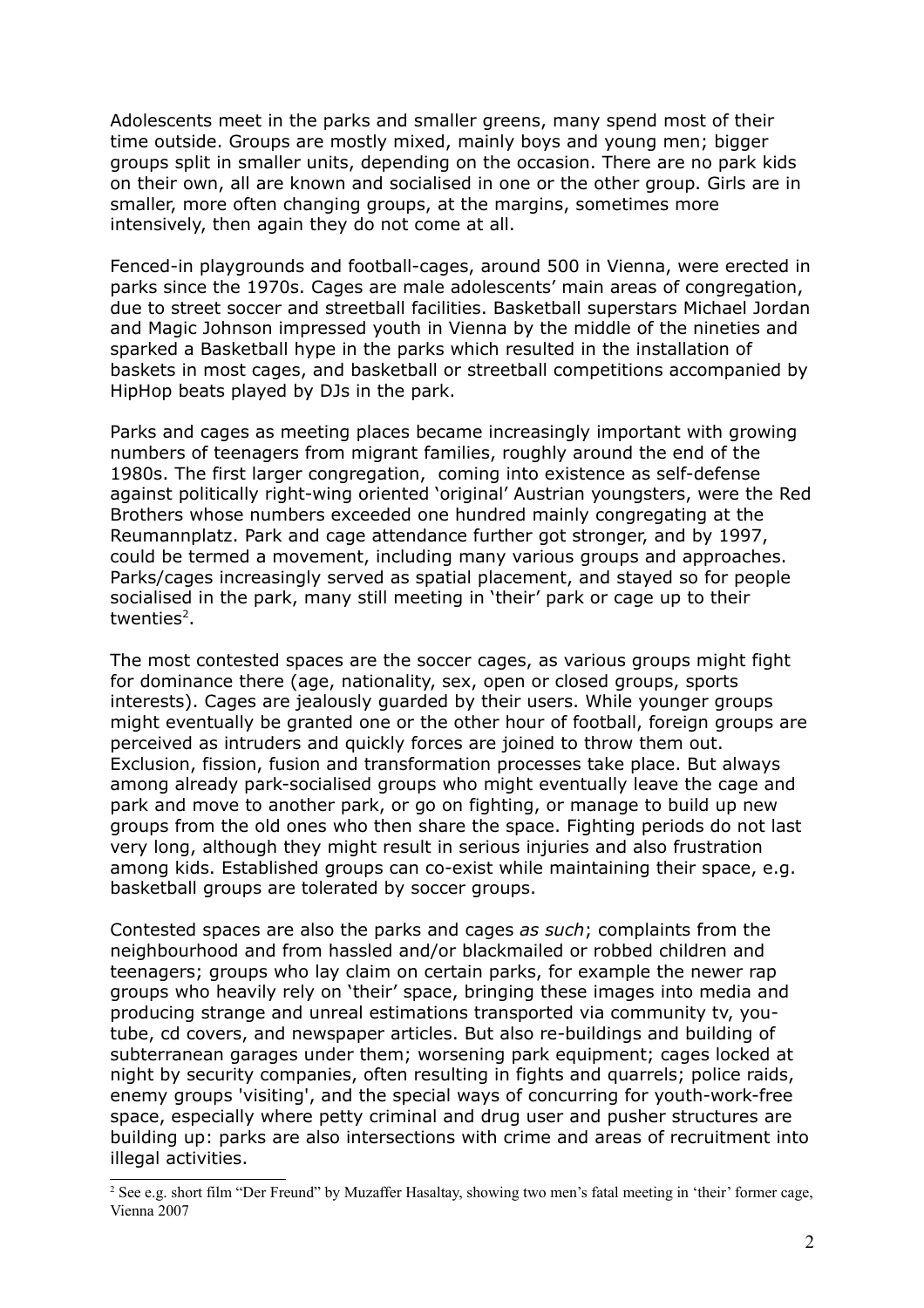Groups from parks and cages also appear in the media, in recent years especially following news on revolts in French Suburbia. Reporters like to make use of publicly funded youth work to find deviant/criminal/rioting groups; Stuart Hall's remarks on "Black Men, White Media"<sup>[3](#page-2-0)</sup> are quite accurate here: Male adolescents screaming 'we want weapons and sex' into the ty cameras  $(=$  no adequate articulation, no middle class values [4](#page-2-1) ), or nice, 'good' teenagers who speak of their luck of being here in Austria (=representing their communities<sup>[5](#page-2-2)</sup>).

### **Musical Youth**

Adolescents in Viennese parks are acquainted with music, have their main singers, bands, groups, favoured musical styles, as consumers and dancers, many also start to produce music, and there are many who wish to make a living out of that interest and talent.

Szatmary<sup>[6](#page-2-3)</sup> analyses how, in the USA, 'by the mid-1950s, the baby boomers had become an army of youngsters who demanded their own music", (Szatmary:xiv), how technological advances have "provided the teens the opportunity to listen to their favorite songs in the privacy of their rooms, at school, or on the streets" and the entwining with development of the music industry, while at the same time, "rock music has been rebellious" (Szatmary:xv).

From these days on, popular music takes on a prominent position for most adolescents regarding identification possibilities and socialisation. Rhythm and words, special chords and refrains get analysed in detail and accepted or rejected quite clearly. Occupation with music is done alone or in the (peer) group.

As for park kids, there is a wide range of music which is consumed and produced; depending on the general approach to life (e.g. closed or open groups, cosmopolitan or nationalist attitudes). Most kids are also listening to, or are at least acquainted with, music and styles of their and their families' (former) homelands (Turkish and Balkan folklore, Bangra, Arabesk and R'nBesk, Balkan and Turk pop, Rock, love songs, etc.).

Raza came from Karachi when he was 12. He goes to the park to play basketball. His feelings, attitudes towards living in Vienna are: 'me, with a different culture' … 'would have to adapt' … 'feel like a Paki' … 'Austrian parents would not accept him because he is Muslim, they're not acquainted with that' … His music: Bangra with hip-hop beats; he frequents bangra parties in Vienna, also in the USA where he stayed for one year. And: Hip-Hop. Raza likes to DJ at parties in the park, although he thinks that the other kids are 'Tschuschn' (degrading word for 'work migrant', mainly from Jugoslavia) and don't understand the music he plays<sup>[7](#page-2-4)</sup>.

<span id="page-2-0"></span><sup>&</sup>lt;sup>3</sup> Hall, Stuart, 'Black Men, White Media', in Savacou, Journal of the Caribbean Artists Movement, vol 9/10, 1974

<span id="page-2-1"></span><sup>4</sup> "The media favour the articulate – whereas blacks are relatively un-articulate, and their anger and frustration often out-runs the terms of polite debate" Hall 1974

<span id="page-2-2"></span><sup>5</sup> "When the debate does surface, it is virtually impossible to hear any but a handful of middle class blacks – like me- and spokesmen for the black community (…) speaking for the rest." Hall 1974

<span id="page-2-4"></span><span id="page-2-3"></span><sup>6</sup> Szatmary, David P., Rockin' In Time. A Social History of Rock-and-Roll, 1991. Preface, pp xiii-xvii 7 Interview, June 2003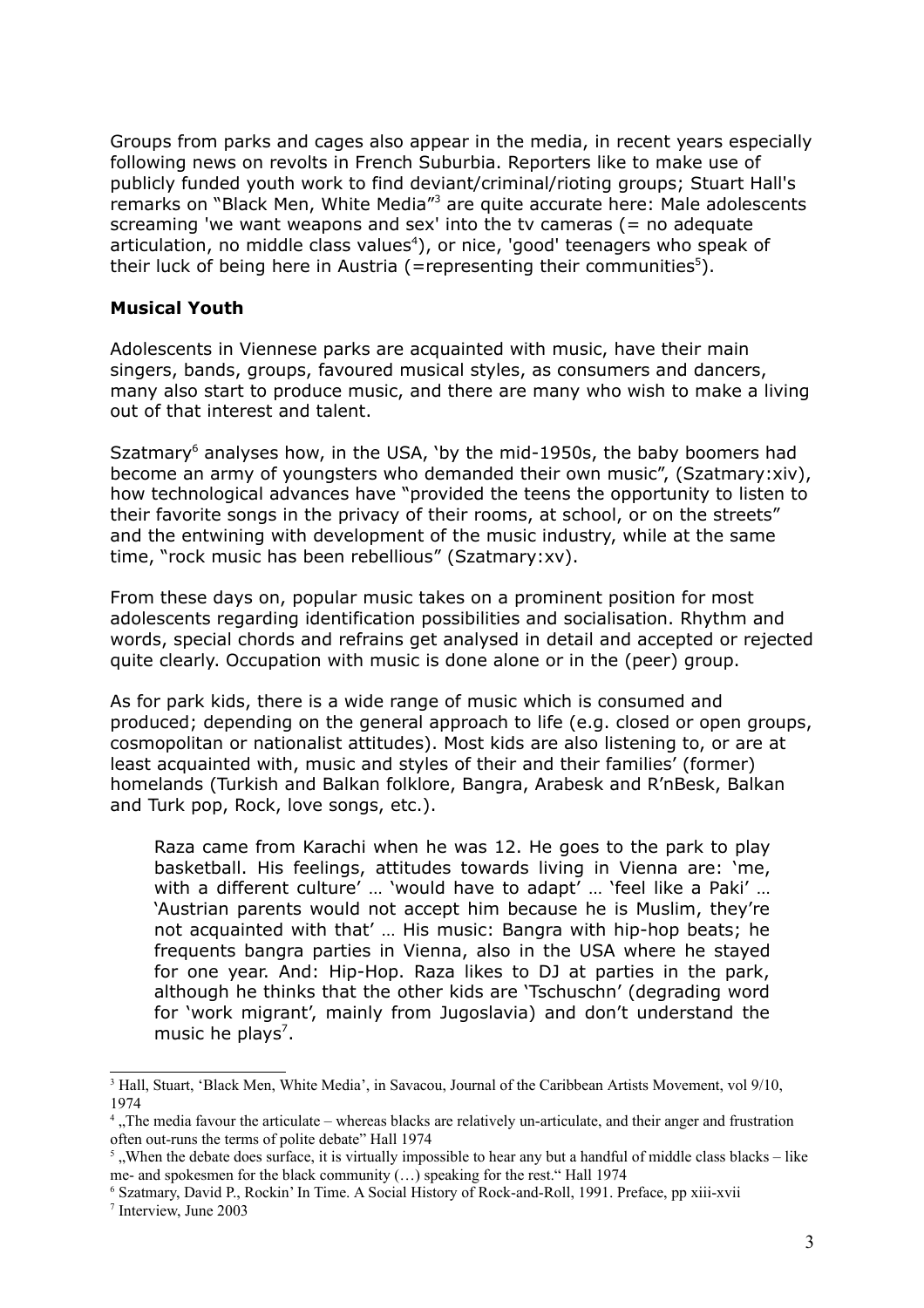Kemal came from Turkey when he was two or three years old. His home, he thinks, is Vienna rather than Turkey, but he feels like a foreigner. He visited Turkey in 2002 and again felt like a foreigner there. He speaks Turkish with his family, but also German with his younger sister. His music: Hip-Hop, but he does not listen to the words, he is not interested in the texts. Also Turkish music, mixed. Arabesk and Türk pop. Most important for him: BreakDance, he has a crew (with Sumal, Slobo, Sasa, the bionic b–boys). He frequents several youth centers, and parks, also apartments of friends<sup>[8](#page-3-0)</sup>.

Several DJs from the park crowd started DJing in youth centers, playing charts r'n'b and mtv hiphop to the attending teenagers, and eventually moved on to 'ethnic' clubs (Serbian *Jedinstvo* for very young teenagers, followed-up for older adolescents and adults by Serbian *Nachtwerk* with money-shower, own parkinglot and striptease; Turkish *Bodrum* nights), a quickly developing scene also fostered by and bringing about cultural and economic diversification of migrant populations (new middle classes, ethnic entrepreneurship, culture production) and which are segregated from older Viennese HipHop scenes and even more from mainstream student-middle class party and concert scenes into which the formerly independent and lively Viennese popular and underground musical universe has developed.

Many park kids share the wish to become a musician, 'normal' grown-ups who they are acquainted with seem dull and frustrated. A career as a musician is attractive as chances to find a 'regular' job are on the vane. It seems, and most probably also is, a lot easier to become a singer or musician than, e.g., to attend high school.

Various accesses to music, occasions and chances for gigs are taken on fullheartedly by many, in smaller and even larger settings: rap- and beatboxing battles, singing (alone or with a group), karaoke, bands, folklore dances. Some adolescents are trained musicians (clarinette, drums, keyboards, saz), sometimes engaged to play, especially at life-cycle festivities of their communities (wedding parties, community festivals).

Adrian Gaspar is a wunderkind from Bulgaria who moved to Vienna to attend the Musikgymnasium, an important institution as many children of the Wiener Philharmoniker and other famous orchestras go there and it is a step into a career as a musician.

Adrian, then 18, has put together the orchestra from school colleagues and friends from the park, all of them Roma, most from Macedonia and, in Vienna, home-based in Hundsturm Park in Margareten. There are about 50 musicians, and they play a mix from various musical styles in a very professional and also lively way which might be described as Balkan Big Band sound with Bossa Nova, Tango, Jazz, also classical and Rock elements. The park-based musicians learned their instruments on their own. Erhan's father is a clarinet player as well, who trained him. Erhan had park gigs since 1999 with his friends, they called themselves Die kleinen Talente (the little talents). Their formation was part and parcel of their self-organised Hundsturmpark-Fest which took place yearly from 2002 onwards and which was a

<span id="page-3-0"></span><sup>8</sup> Interview, June 2003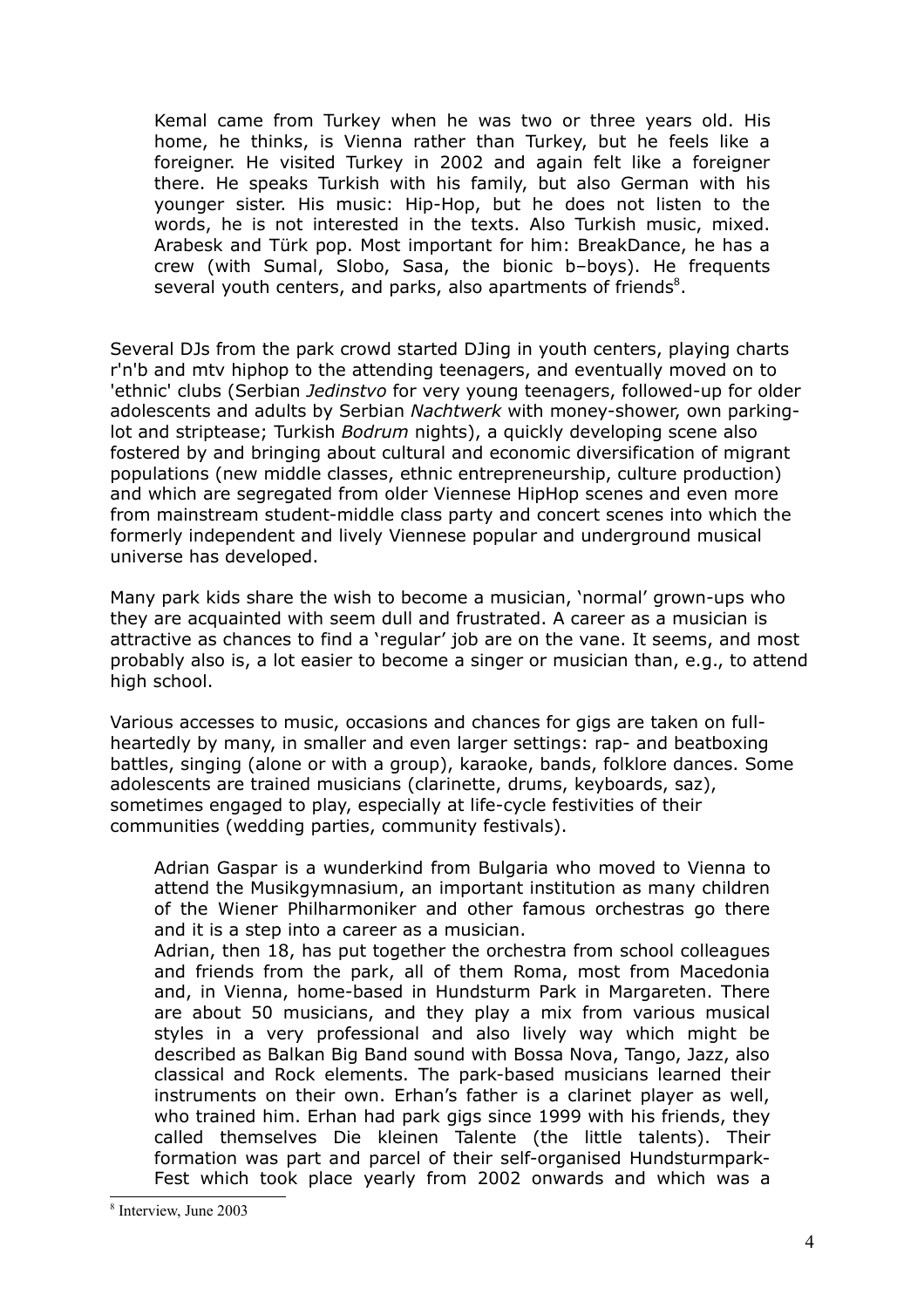community-oriented neighbourhood party mainly attracting Macedonian Roma and most park kids from Margareten<sup>[9](#page-4-0)</sup>.

Sumal Fernando came from Sri Lanka as a 12-year old with his father; his grandfather was a famous musician in Sri Lanka, his father plays guitar, and Sumal is a drummer. Sumal found friends in the park, and they later formed a breakdance crew (bioninc b-boys). Their approach to life is an open one, their park group was large, up to fifty adolescents gathered, all sharing an open view and economic pressure as well. Sumal plays with his father in a reggae band in Austria, the Jayasiri. Reggae is also famous in Sri Lanka in the touristic villages such as Hikkaduwa. Sumal goes on tour with the band, they have been to Canada, Paris, Italy, and all over Austria. They play at Reggae festivals and large parties. Not much money comes in though, and Sumal is dependent on other jobs. He is 22 and still meets his friends in their park, although he (and the others) have moved to live somewhere else. His jobs are precarious and never for long; he needs to leave if the band has a gig somewhere, and he does not want to miss that or leave the band<sup>[10](#page-4-1)</sup>.

Music from 'back-home-countries', be it Balkan folklore and pop, be it Turkish Arabesk, Rock, and pop has always been there as well; for the Turkish cage boys especially Arabesk (very sad and pessimistic songs; the texts used to deplore the people's suffering in a more political way, in the Sixties and Seventies, but have been substituted by solely addressing matters of hopeless love which might also, traditionally and ceremonially, include cutting one's skin with knives or razorblades, mostly across the breast). Cage boys might have been, until today, the ones least interested in black music and its many forms, especially Turkish boys, probably due to the special and important position music and text has in Turkey's culture, enclosing Sufi poetry and mystic and philosophical questions. But in the last years, Rap has been produced in Istanbul, especially Ceza is very well known in Vienna, he has also played a gig in a large cage in 2006 (Into the City, produced by high-culture festival Wiener Festwochen).

But music is hardly only a teenage pastime. The huge domain of popular music is business, profession, money, production, entertainment; most people involved are adults. Youth culture which is connected to a special music might serve as entry ticket for some, and popular music culture becomes home, and stays so, for life.

Experiences connected to music may become experiences which change someone profoundly $^{11}$  $^{11}$  $^{11}$ , especially if they include resistance. These are identity-forming processes, as Gupta/Ferguson (p18-20) argue with Foucault<sup>[12](#page-4-3)</sup>, and especially so, I want to add, if people become creative themselves in one or the other way.

<span id="page-4-1"></span><span id="page-4-0"></span><sup>&</sup>lt;sup>9</sup> Interview; concert Adrian Gaspar Orchestra, opening night of Balkan Fever Festival, April 21<sup>st</sup>, 2006 <sup>10</sup> acquaintance since 1999

<span id="page-4-2"></span><sup>&</sup>lt;sup>11</sup> see Gupta, Akhil and Ferguson, James (Eds), Culture Power Place. Explorations in Critical Anthropology, 1997. 'Culture, Power, Place: Ethnography at the End of an Era,', pp 1-29, Resistance pp 17-25

<span id="page-4-3"></span><sup>12</sup> Gupta, Akhil and Ferguson, James (Eds), Culture Power Place. Explorations in Critical Anthropology. Foucault, Michel, Der Wille zum Wissen. Sexualität und Wahrheit 1, 1983. Gupta/Ferguson cite from The History of Sexuality.Vol. 1, An Introduction, 1978.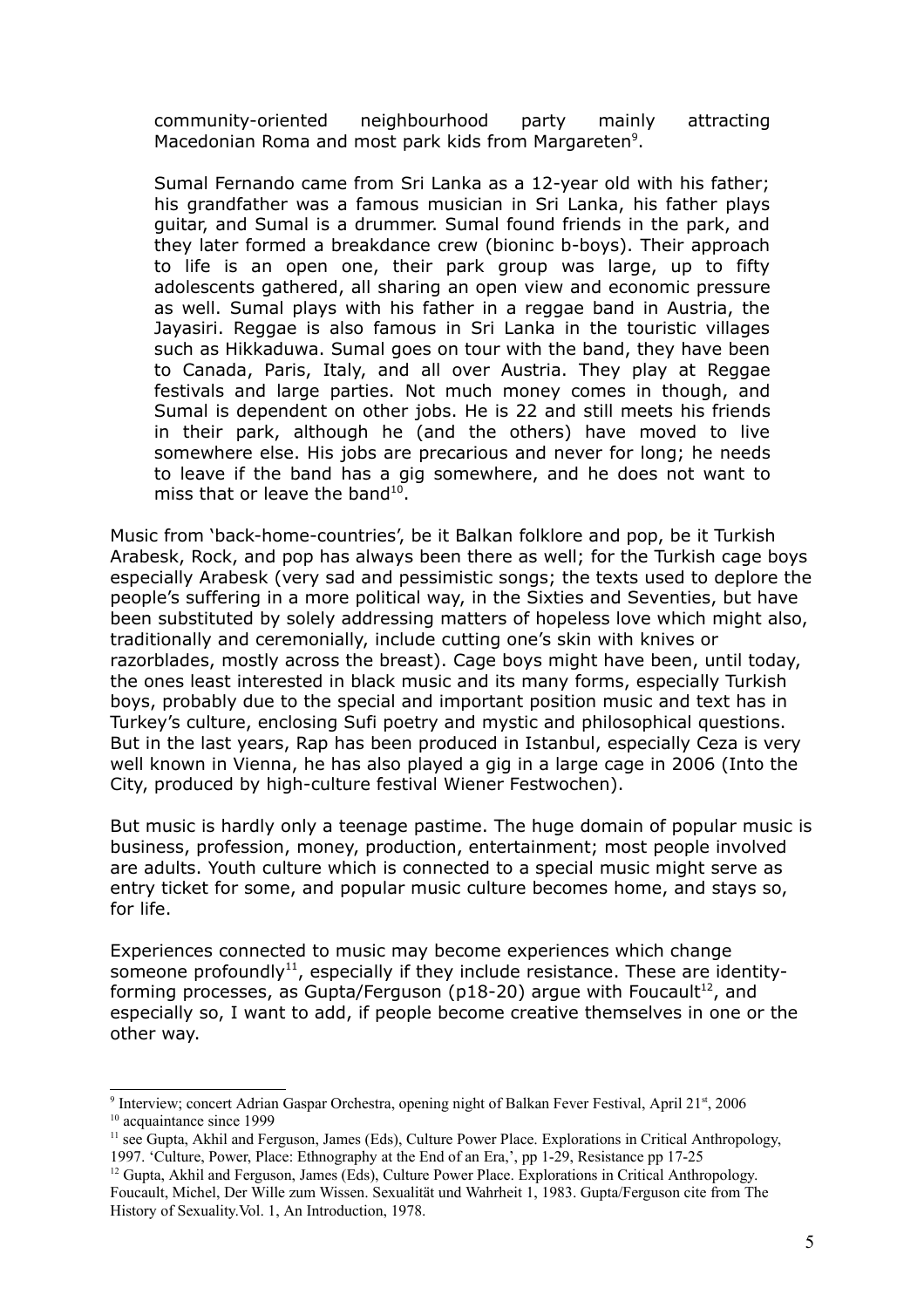#### **Black Music**

Brian Ward, in his book 'Its Just My Soul Responding' (which analyses Rhythm and Blues, comprising r'n'b, pop, soul, funk and disco among others)<sup>[13](#page-5-0)</sup> gives us a model for placing popular music – and thus, music important for park kids – between affirmation and challenging of mainstream culture, and helps us to explain the countering implications.

Stuart Hall tells us, in his article 'Was ist "schwarz" an der popularen schwarzen Kultur?<sup>'[14](#page-5-1)</sup>, how black popular culture has  $-$  even in mainstream-culture  $-$  brought to surface elements of a differing discourse, other ways of life, other traditions of representation. Style itself has become subject, and people of the black diaspora have found in music the 'Tiefenstruktur ihres kulturellen Lebens' – the deep structure of their cultural life in opposition to logocentric world (where they have been excluded). As a third feature Hall puts 'how these cultures treat the body – as if it was the only cultural capital (which it often was)'. Hall closes by reminding us how popular culture, 'being commodity-like and stereotyped (…), is not the field where we find out who we really are, but rather a mythical field, a theater of popular desire and popular fantasies. It is the place where we discover our identifications and play with them, where we become imaginised, pictured, not for the public outside who do not understand the message, but for ourselves for the first time.' (p 110, translated from German by dm).

David Szatmary, in 'Rockin' in Time<sup>'[15](#page-5-2)</sup>, 'shows the importance of African-American culture in the stylistic development of rock music', and how 'the new rock styles many times coincided with and reflected the struggle of the African-Americans for equality' (p xiii).

Ben Sidran in his book 'Black Talk' [16](#page-5-3) , speaks about black music as oral communication which is crucial to black culture. He suggests that 'music is not only a reflection of the values of black culture but, to some extent, the basis upon which it is built.' xxi. As music 'is one of the more legitimate outlets for black actionality – indeed, during various periods of black history, it has been the only outlet – it follows that black musicians have traditionally been in "the vanguard group" of black culture.' (Sidran:6).

But there have always been two strains in black popular music, maybe edutainment / entertainment (Gächter:136<sup>[17](#page-5-4)</sup>), or Africa Bambaataa's approach vs. Dr Dre, or commercialised / anti-commercial, yet all share being popular cultures of oppressed groups which, so Brian Ward, "usually contain within them – explicitly or implicitly – a critique of the system by which those groups are oppressed, and thus actually constitute a mode of psychological resistance to

<span id="page-5-0"></span><sup>&</sup>lt;sup>13</sup> Ward, Brian, Just My Soul Responding. Rhythm and Blues, Black Consciousness, and Race Relations. 1998. Introduction, Three Premisses, pp 4-6

<span id="page-5-1"></span><sup>&</sup>lt;sup>14</sup> Hall, Stuart, , Was ist "schwarz" an der populären schwarzen Kultur?' in Hall, Stuart, Cultural Studies, Ein politisches Theorieprojekt, Ausgewählte Schriften 3, pp 98-111

<span id="page-5-3"></span><span id="page-5-2"></span><sup>&</sup>lt;sup>15</sup> Szatmary, David P., Rockin' In Time. A Social History of Rock-and-Roll, 1991. Preface, pp xiii-xvii <sup>16</sup> Sidran, Ben, Black Talk. How the Music of Black America Created a Radical Alternative to the Values of Western Literary Tradition. Foreword by Archie Shepp. 1981. Introduction, pp xix-xxv; Oral Culture and Musical Tradition: Prehistory and Early History (Theory), pp 1-29

<span id="page-5-4"></span><sup>17</sup> Gächter, Martin, Rap und Hip-Hop, Geschichte und Entwicklung eines afrikanisch-amerikanischen "Widerstandsmediums" unter besonderer Berücksichtigung seiner Rezeptionsformen in Österreich, unpubl. diploma work, 2000. 2.6. Rap vor der Jahrtausendwende: "Entertainment" statt "Edutainment" – Hip-Hop als Milliardengeschäft, pp 136-138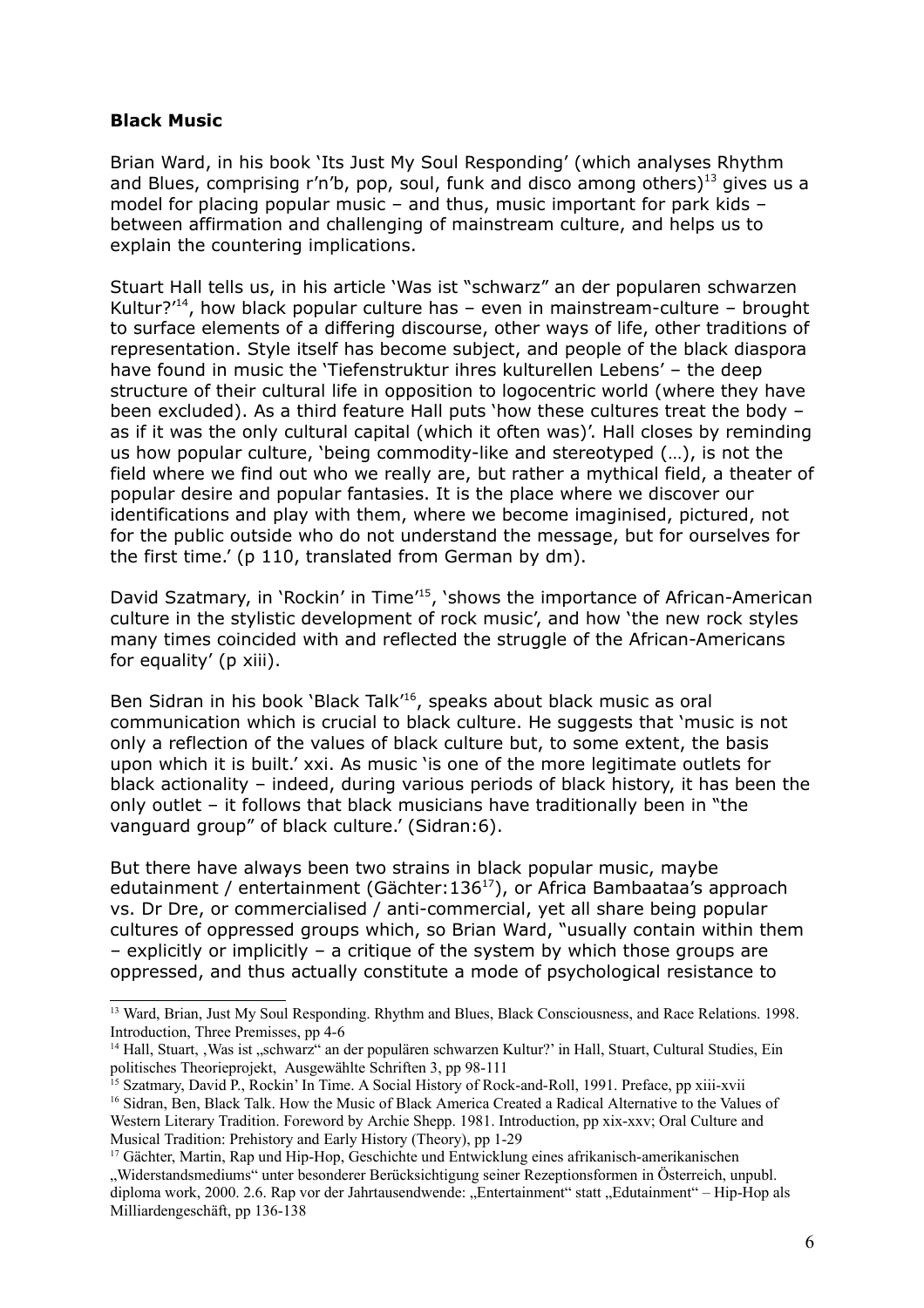their predicament". There is antagonism between "art and commerce, politics and entertainment", and (here Ward speaks of Rhythm and Blues which he understands in a vast sense also including Funk, Soul, Disco, but we think it is equally apt for HipHop and other forms of black popular musical styles) is "also deeply inscribed with many of the social, sexual, moral, economic and even racial values of the dominant culture". He holds a position countering "romanticizations of the counter-hegemonic power of black popular culture" as well as against "Frankfurt School-style critiques of mass culture which reduce it to little more tha a succession of profitable commodities whose main function is to reinforce and perpetuate existing configurations of social, sexual, politic and economic power". Ward's point is that Rhythm and Blues "was a complex, often deeply paradoxical phenomenon which managed both to challenge and affirm the core values and assumptions of mainstream America" (Ward: 4)<sup>[18](#page-6-0)</sup>.

### **We're Doing It in the Park - Park Cultures as Movement**

The groups and cliques in Vienna's parks and cages can be understood as a movement which slowly came into existence over the last 15 years. It takes (not much different from entering a club) a certain conduct, an attitude, knowledge about the right ways in order to share park life. Often, certain superficial attributes like mother tongue and/or religion get you in, or migration background, but also bad-ness, nice-ness, skills (soccer). Throughout one district, and ofter far beyond, youth know each other (often from school, from neighbourhood, from family connections, cinema, and so on).

The cages are almost exclusively male adolescents' areas of congregation. Soccer, basketball, and any number of other activities especially the meeting of the groups take place there. For many, their cage stays main meeting point way into their grown-up lives.

Roughly two sub-groups can be found: 'open' and 'closed' groups<sup>[19](#page-6-1)</sup>. While open groups include members of varied backgrounds and both sexes, share a 'cosmopolitan' outlook, and come together due to mutual interests, the closed groups tend to nationalist/chauvinist/religious-based approaches, and try to explain their every-day experiences in these terms. The open groups share values, the closed groups share features from which values seemingly emerge: Muzaffer told me how easy he could, after moving to Vienna, join the cage group in his neighbourhood: 'I was Turkish, male, Muslim, and I played soccer. That was all it took.'

While open groups come together following shared interests, also liking the open approach, where all topics can be discussed and new people can be met, the closed groups tend to encounter more problems with mainstream society, and find explanations in nationalistic, fundamentalistic ideologies, thus coming closer together but also enhancing their problems. While they, for example, would not be let into a club due to immanent or explicit racism of club owners and security<sup>[20](#page-6-2)</sup> but also due to their lacking attire and/or violent attitudes, the next

<span id="page-6-0"></span><sup>&</sup>lt;sup>18</sup> Ward, Brian, Just My Soul Responding. Rhythm and Blues, Black Consciousness, and Race Relations. 1998. Introduction, Synchronity, p 4.

<span id="page-6-1"></span><sup>&</sup>lt;sup>19</sup> See Mayer, Young Urban Migrants Between Two Cultures, in Pardo, Italo and Prato, Giuliana, Beyond Belonging. Urban Anthropology series, in print

<span id="page-6-2"></span><sup>&</sup>lt;sup>20</sup> see also Loh, Hannes and Güngör, Murat, Fear Of A Kanak Planet, 'auch mit diskutieren kommst du nicht durch discotüren', 'disputing does not get you into the disco', pp 91-107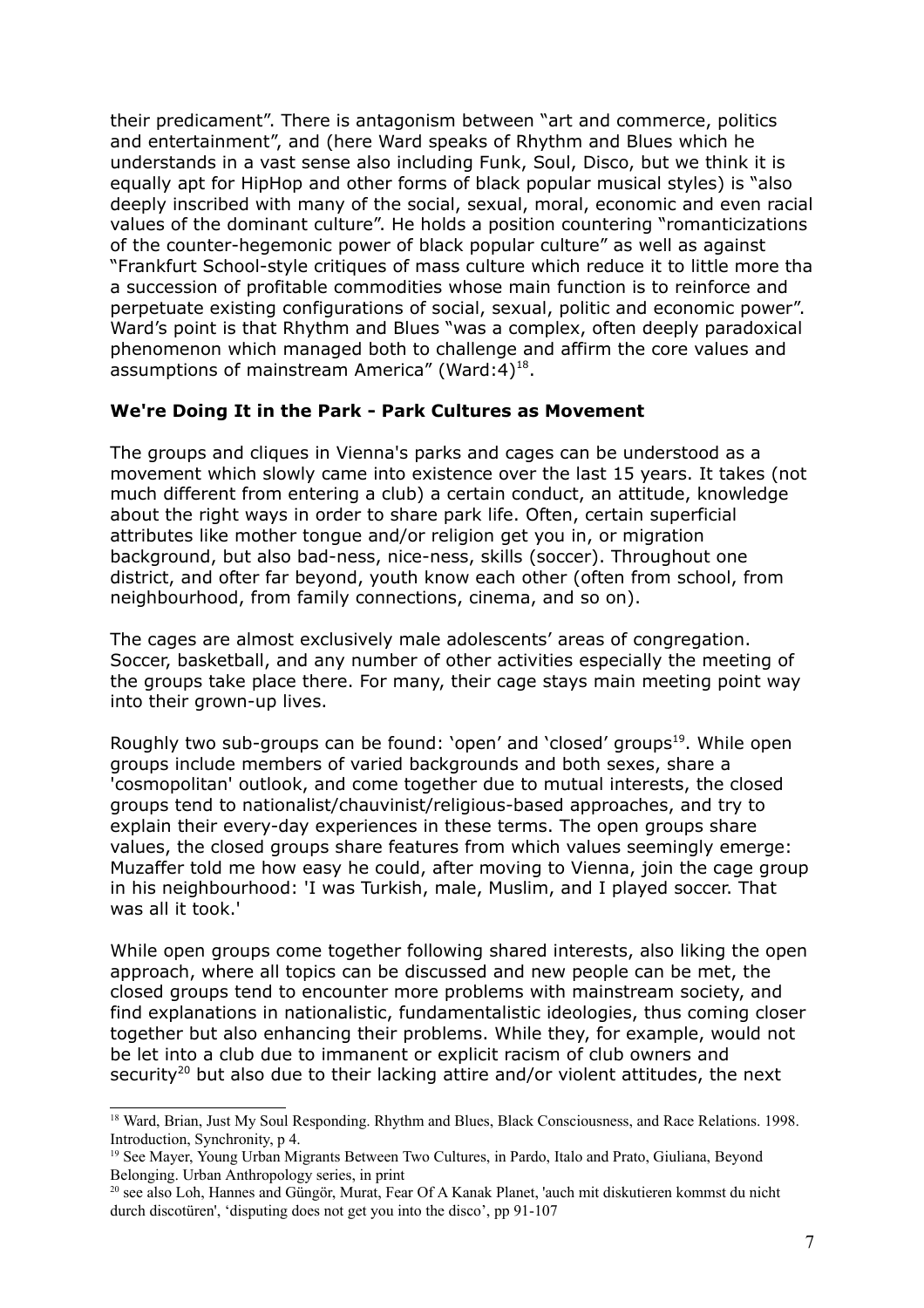time they would go and fight the door people without losing a beat, so to say. Further problems follow, and many kids face their first court appearance due to such fights.

Girls in the park are rather a minority with the tendency of staying away with later evening, colder weather, and growing age. While numbers are roughly equal among boys and girls up to 11, 12 years of age, girls' numbers decline quickly afterwards. Girls in cages are very rarely found (cage groups being made up of boys up to 95 percent), and only in open groups. Girls move a lot between parks, and are found on highstreets, around shopping facilities, and also in remoter spaces of parks (very much liked: children' playgrounds with swings). Girls might follow a brother, or deliberately avoid him, depending on his attitude towards her. Girls must find strategies for going and staying outside, as parents tend to be stricter with them. Girls are also less connected to a certain park $^{21}$  $^{21}$  $^{21}$ .

Park-based or park-socialized kids favour multiplex cinemas, mainly connected to a large shopping mall as the Millennium City or Lugner City, Gasometer, Shopping City Süd; many groups – also non-park groups - go there, and people can meet and get to know each other. These places belong to the adolescents' world; again, there tends to evolve a cleft between those admitted and those banned by security forces due to lacking manners, attire, conduct, etc.

Not all marginalised adolescents are found in the park, many cannot gain access to a group, others follow other interests, others stay at home and try not to become involved. Parks cannot be understood as a mere and more or less accidental collection of marginalised youth; and not all adolescents attending parks are (economically, socially or due to migration backgrounds) marginalised. I know of middle-class people who go there, and not necessarily do these join open groups; but could also be found among petty criminal (incipient) gangs. Finally, there are some kids of Austrian 'origin' in the groups as well, often girls in the 'open' groups. They, too, share the wish to live the independent park life.

Parks in the old working-class districts are similar in many ways, while each park is also special. Social conduct, dress, habits, would be similar throughout Vienna, making it possible for people to shift between parks, and, if they and their families move, join new park groups. Some, however, stick to their old park grounds and travel far to meet their former peers. Some visit their relatives in other parks; some oscillate between parks. Some parks are better equipped, others are larger, others nicer, closer to some meeting point, and so on. If adolescents know how park life works, they can stay within that structure across Vienna. For many, their park/cage stays a main frame of reference far into adulthood. 'Which park' is a famous question among people meeting each other at work, in a discotheque, or other places, the main identification is that of being a park person, not so much which park.

Groups are not homogenous and have their special features. Groups range from violent, incipiently criminal 'gangs', to 'closed' cage groups with nationalistic and religious views with no access to any 'better' facilities, to 'open' cosmopolitan metropole dwellers who manage, also due to their social and cultural skills and

<span id="page-7-0"></span><sup>&</sup>lt;sup>21</sup> But there is one park in the 5th district where a quite stable group of Serbian Roma girls and boys have been hanging out; the next generation (the girls bring their small children to the park now) is already spending their childhood there. Forming a large, multiply interconnected group of about a hundred members, involving grownups as well.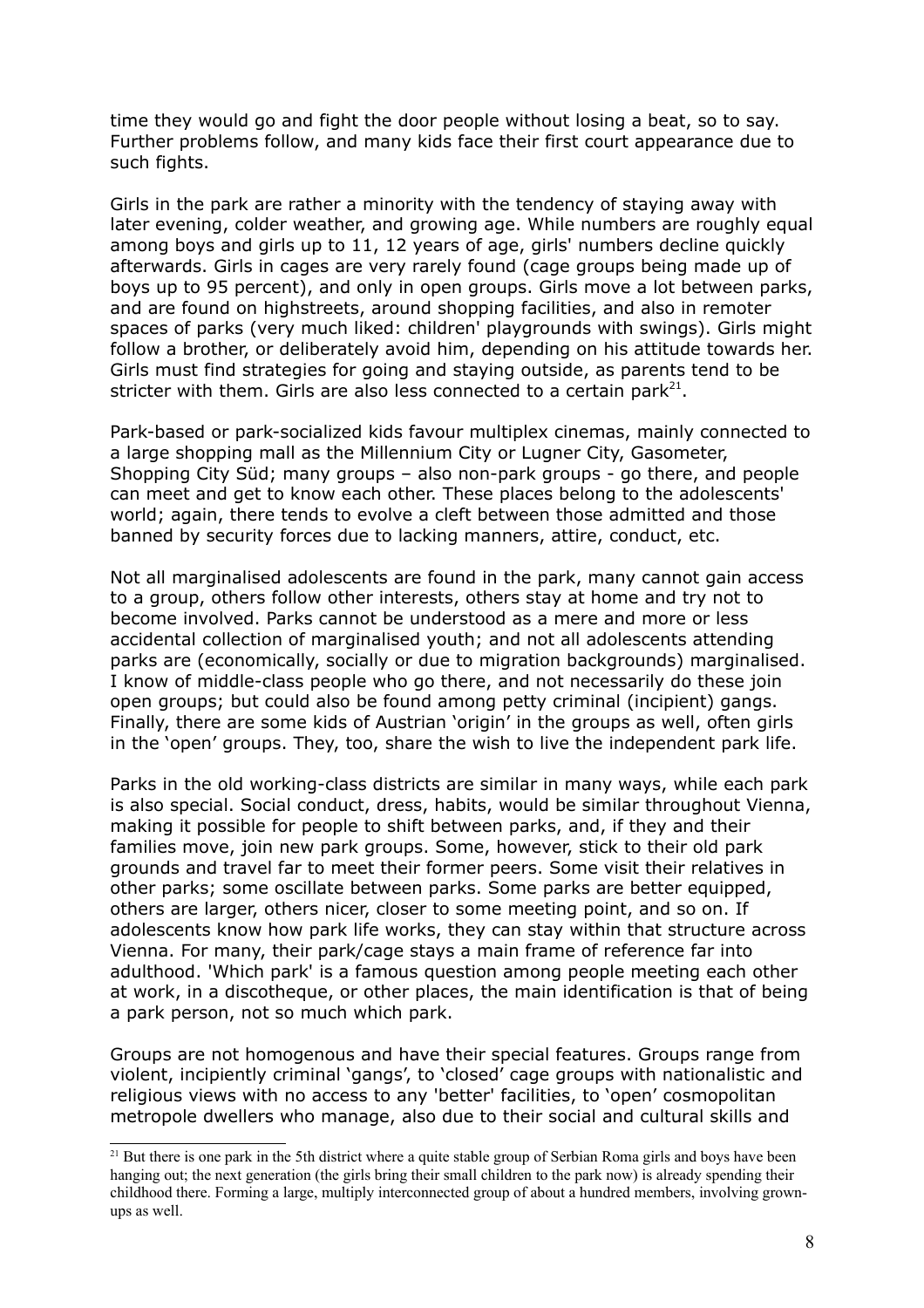competences, their lives fairly well.

New groups have arrived in the parks; Chetchen and Afghan refugee adolescents; younger brothers and sisters of former important park groups who have differing aims and attitudes ('lacking conduct' often remarked upon by elder brothers and sisters); smoking pot is common knowledge now; kids increasingly frequent several parks, the former strict divisions among park groups are softened. Park cultures as a kind of movement has gained momentum with time and new generations. New meeting points are established (mall kids; cineplex centers; new outdoor sports facilities), others are re-enlivened (Reumannplatz in Wien-Favoriten, up to a hundred kids and more, a focal point for park-based adolescents).

Adolescents' park life has become a movement, and people claim 'their parks', and their right to live as they like. Parks are not under control from grown-ups especially not at night, rules are being made up by the relevant groups themselves (if not always democratically), the space can be used as wished, and hiding and escaping (from police, parents, youth institutions etc.) is easy. Smoking (tobacco, pot), drinking, sex, and violence are not regulated/forbidden/sanctionized. Parks are great places for a wide variety of experiences. And also often first contact zones with prostitution, violence, incipient criminality, illegal activities of many kinds.

In the next chapter I try to focus on those park kids who predominantly produce or consume black music, or music clearly derived from black music.

### **Black Music - Park Music**

The beginning of the Nineteennineties found park kids at school (if they went) listening to a variety of black music from the charts. "I knew Michael Jackson from my village in Turkey, all the videos, they are great ... In Vienna at school they listended to MC Hammer, Doctor Alban, and Leyla K." – "And in the park?" - "In the park? Only Arabesk," says 1979-born Muzaffer Hasaltay, filmmaker and artist<sup>[22](#page-8-0)</sup>. This is also my experience from these times (I was teaching 'Intercultural Learning' to 10-14 year olds); Almir, a refugee boy from Bosnia, asked me to tape him my Snoop Doggy Dogg album "Doggy Style", but the music we all heard on our ghetto blaster every afternoon in the classroom was 'Hello Africa' and 'What Is Love'.

Towards the new millennium, New York, Compton, and other USA ghetto images gradually became part of many park adolescents' inner world which they also found mirrored in their Viennese park surroundings: the fenced-in cages; neon-lit parking lots; sirens of ambulances and police cars; and amidst all that, the group=gang of 'brothers' sticking together trying to survive from day to day, or rather, from one night to the next. Music thus became the soundtrack of their own lives, blending pictures from video clips into their own outlook on cage grounds. Park public was also entertained by Björk and Missy Elliot videos (among many others) which addressed new topics as human/machine relations.

The park movements have not been influenced much by other Viennese black music scenes. Although sets in parks have been played<sup>[23](#page-8-1)</sup> by 'Demonflower'

<span id="page-8-0"></span><sup>&</sup>lt;sup>22</sup> Interview, July 2008

<span id="page-8-1"></span><sup>&</sup>lt;sup>23</sup> organised by Christoph Möderndorfer for mobile youth work, especially from 1996 to 2001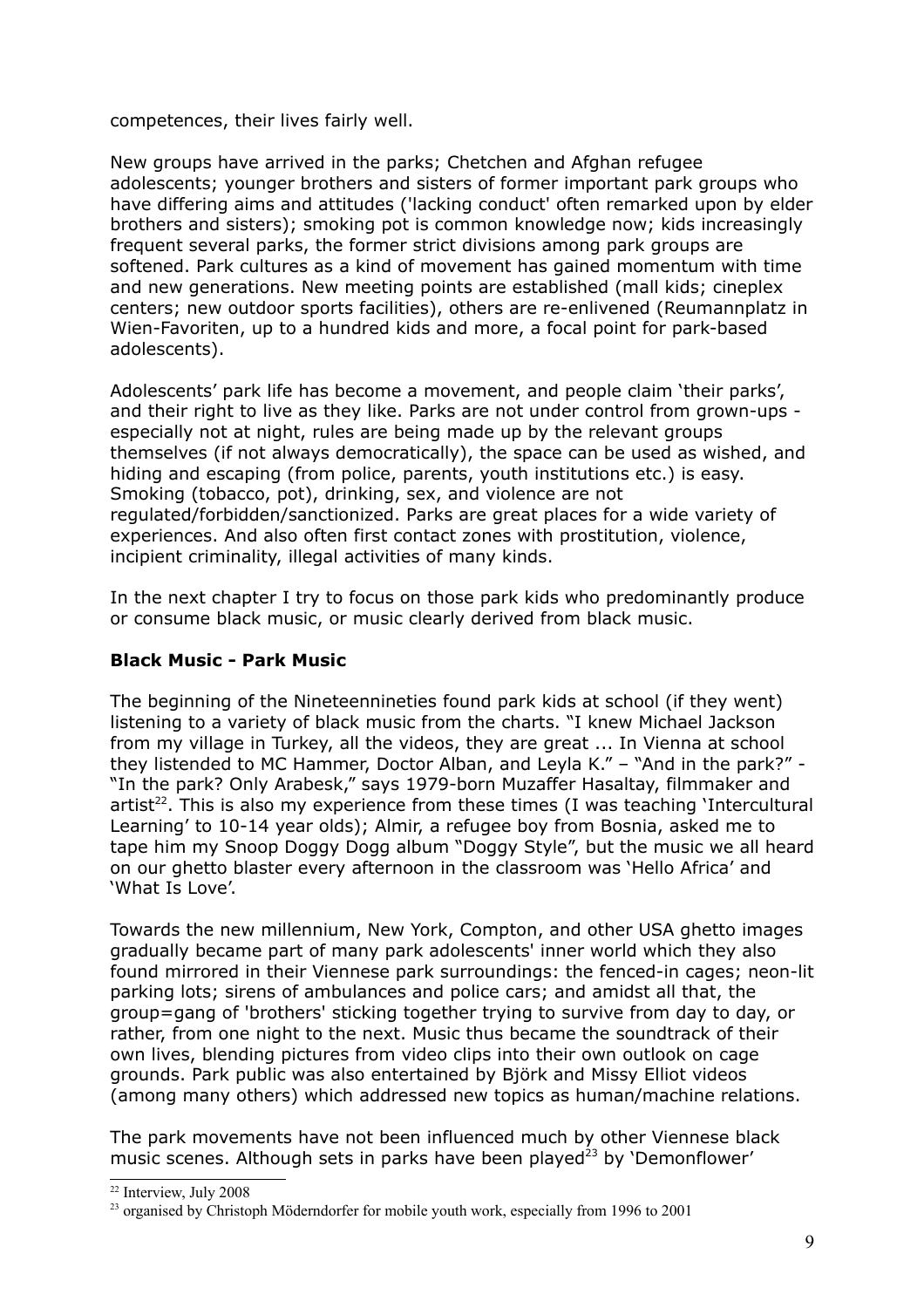Werner Geyer - the grand doyen of Vienna HipHop -, and famous DJs as DSL and Sugar B., also by younger HipHoppers such as Zuzee from the major label act Waxolutionists), there has not been much intermingling. But DJ Hossein 'Mastercash', well acquainted with park culture, has brought modern R'n'B and park kids together at Volksgarten Club every Friday since the middle of the Nineties, resulting in the formation of an all-Viennese scene comprising mainly older teenagers from migration backgrounds, from international schools and also from parks. But a very strict door policy (Volksgarten is a fancy inner city club with a longstanding tradition) segmented 'good' and 'bad' park kids, 'in' or 'out'.

What about the means of cultural transmission, records, vinyl, tapes, or else? The onset of cds, walkmen and portable cd players enabled individual access to music; as these gadgets became cheaper, park kids could acquire them and thus get access to music, and mainstream and the charts brought HipHop and rap along. However, it was the heavy onset of music television which became the most important source for black music. MTV, then Viva, Turk MTV since 2006, delivered music clips, music videos, most important sources which also transported 'real' images of backgrounds; musicians were positioned into their allegedly 'natural' surroundings. This is especially true for HipHop and Rap clips, and after all "Rap, asserted Kurtis Blow at the time (1983), is 'a way for the people of the ghetto to make themselves heard'" (Szatmary:284 $^{24}$  $^{24}$  $^{24}$ ) – a fact which the park kids could not fail to notice.

The next step after Music Television and video clips was the onset of the internet which has become the main source of information for park kids all over Vienna. The internet also offers access to many informations on music (which were, in earlier times, strictly confined to insiders and collectors, hanging out in record shops). Thus, park kids could - if they wanted – find out their favourite songs' words, and even if their English is not good, manage to understand what their rappers were rapping about at all.

Internet cafes opended up on every corner and in between (many of them socalled 'ethnic' enterprises) in working-class districts, where park kids go to play Counter Strike and other interactive games, and to watch xxx-rated clips and movies, trailers, and so on, at cheap rates.

I met Yusuf, 17, in the restricted-access back-room of an internet cafè in the  $5<sup>th</sup>$  district; while the others were playing games outside, he sat smoking cigarettes and downloaded US-American gangster music clips; he liked the weapons, the violence, the cool attire. In fact, this is how he spoke about his encounters with enemies, and also how I saw him in various situations. His (juvenile) delinquency has brought him into jail several times<sup>[25](#page-9-1)</sup>.

Mobile phones are used to watch tv and clips, and interactive video uploading facilities like YouTube and MySpace.com can be easily used for watching, and also publishing videos and clips filmed with phones.

### **New Rappers: Das ist meine Stadt - This Is My City**

Recently, rapping and rhyming has become a prominent and most visible/audible

<span id="page-9-1"></span><span id="page-9-0"></span><sup>&</sup>lt;sup>24</sup> Szatmary, David P., Rockin' In Time. A Social History of Rock-and-Roll, 1991. The Rap Attack, pp 282-288 <sup>25</sup> Encounter: July 2007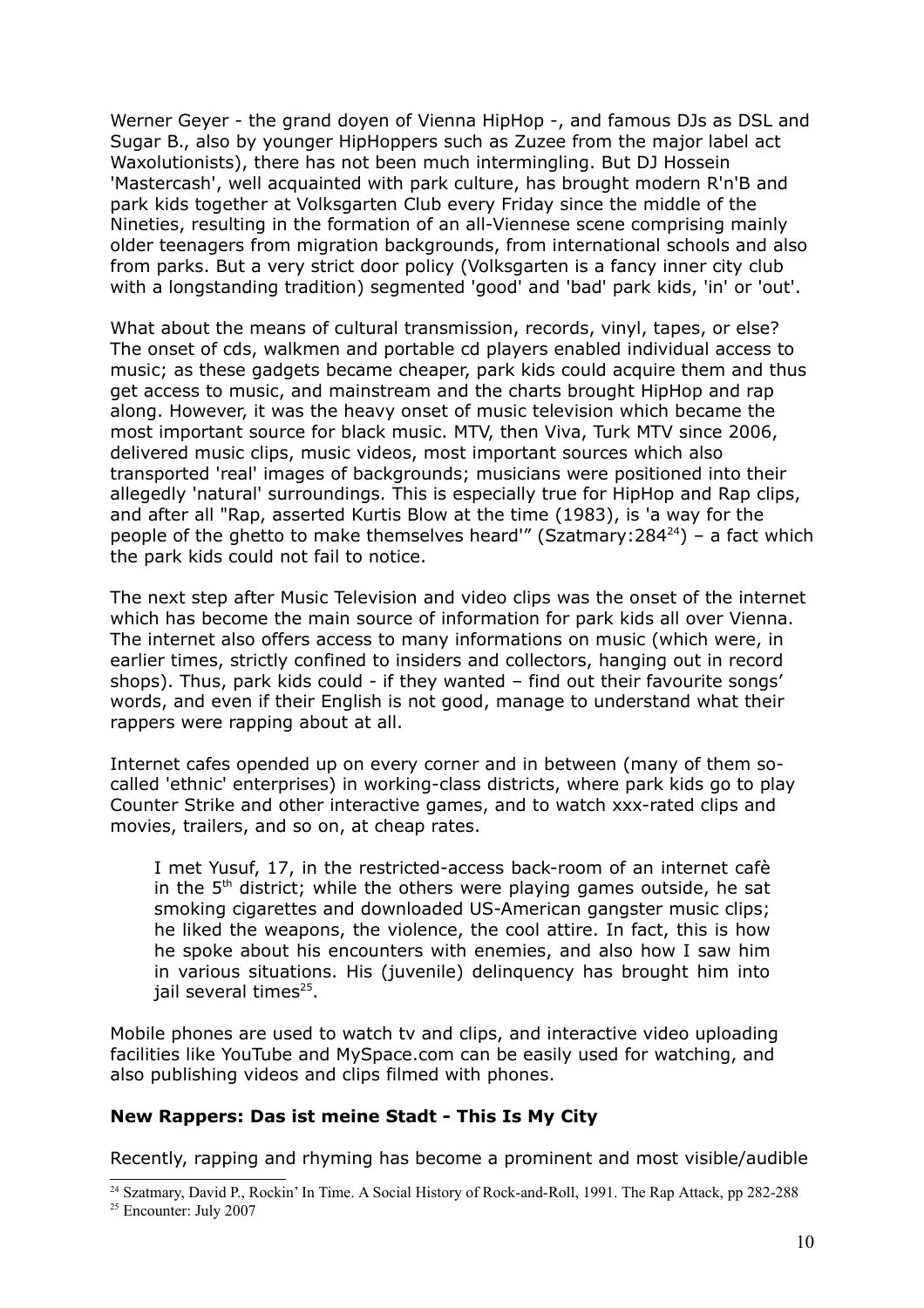form of expression among park kids. Breakdance and beat-boxing -'talking bodies' - have given way to language in a stricter sense. Rapping (like Beatboxing) does not take much equipment, it can be practised without any technical means, alone or in groups<sup>[26](#page-10-0)</sup>.

This is due to mainstream HipHop and rap acts from USA and Germany who made it into the charts and therefore could be recepted in Viennese parks. There is hardly any connection between the new park rappers and longer-standing German<sup>[27](#page-10-1)</sup> and Austrian<sup>[28](#page-10-2)</sup> Hip-Hop scenes which had developed in the Eighties and were quite well established by the Nineties of the last century.

The German charts rappers, especially Bushido, rapper with migrant (Tunisian) background, and Sido, Vienna adult park rappers, and Turkish rapper Ceza are presently the most important incentives for park kids to start rapping, while their idols might be African US-Americans like Tupac, Puff Daddy, 50Cent, the Wu-Tang-Clan. Gangsta Rap is the species most ardently followed, but also topics as family, politics, religion, school/work are taken up.

New rap groups in Vienna<sup>[29](#page-10-3)</sup> come directly out of parks; however, those with the biggest success are grown-up men, hardly teenagers. Examples are Stone Park and, new album out just now, Iran-born Nazar who seems to have planned his career and established connections to Germany (Assphalt) where his tracks are produced. Both acts rely heavily on their fate as foreigners, as immigrants.

Nazar's album, 'Kinder des Himmels' (Heaven's children) just came out and is sold out already. His video is, on you-tube, dissed by others due to his height (he seems to be short), sexual orientation (dubbed 'homo' and 'pussy-licker' at the same time), his girlfriend, and - more substantial - due to the fact that he 'hates pot-smokers' and he is not known at the main meeting-point for park kids in Favoriten, the Reumannplatz ('Adalan sik tir lan', Nazar diss, on youtube).

Sua Kaan's Mevlut Khan says in an interview with Biber<sup>[30](#page-10-4)</sup>, free magazine 'for the second generation', that their violent raps and videos were mostly for fun, and that people had taken it too seriously. Gjana Khan: "We are the new Austrians". Sample from 'Ein Wiener': 'bitches are on their windows when I walk by - I am strong and beautiful - they jump down if I tell them to ...' Or also, ''Gott war mein Retter und wenn meine Zeit kommt dann fahr ich nach Mekka' (God was my saviour and when my time comes I'll go to Mecca'). Aqil & Mevlut Khan of OTK, the video showing cage and park images. Other samples: Platinum feat Ciko Baba & Sakal - 'Vom Knast bis zur Parkbank, jeder schiebt Krise, manche werden Dealer, manche werden Diebe, so ist das Leben' (from jail to the park bench, every one is in crisis, some become dealers, others thieves, that's life'), and Platinum Tongue & Mevlut Khan, Balkanaken: 'Ottakringer Strasse click clack Kopfschuss - bist du keiner von uns nehmen wir dein Handy weg ich cash dein Taschengeld schon am ersten Schultag' (Ottakringer street click clack shot in the

<span id="page-10-0"></span><sup>&</sup>lt;sup>26</sup> It is not necessarily the most deprived who take up the mike, they rather play football or try to find some money before taking to creatively expressing themselves.

<span id="page-10-1"></span><sup>27</sup> On Rap and Hip-Hop cultures in Germany see 'Fear Of A Kanak Planet', written by long-standing German HipHoppers Hannes Loh and Murat Güngör, 2002

<span id="page-10-2"></span><sup>28</sup> Gächter, Martin, Rap und Hip-Hop. Geschichte und Entwicklung eines afrikanisch-amerikanischen "Widerstandsmediums" unter besonderer Berücksichtigung seiner Rezeptionsformen in Österreich. 2000<br><sup>29</sup> all on youtube.com

<span id="page-10-4"></span><span id="page-10-3"></span><sup>30</sup>Biber, Februar 2008, ' Echte Wiener: Gangsta Rap ist in Wien gelandet – Sua Kaan, Stonepark 12 und Becka Sekta', pp 34-40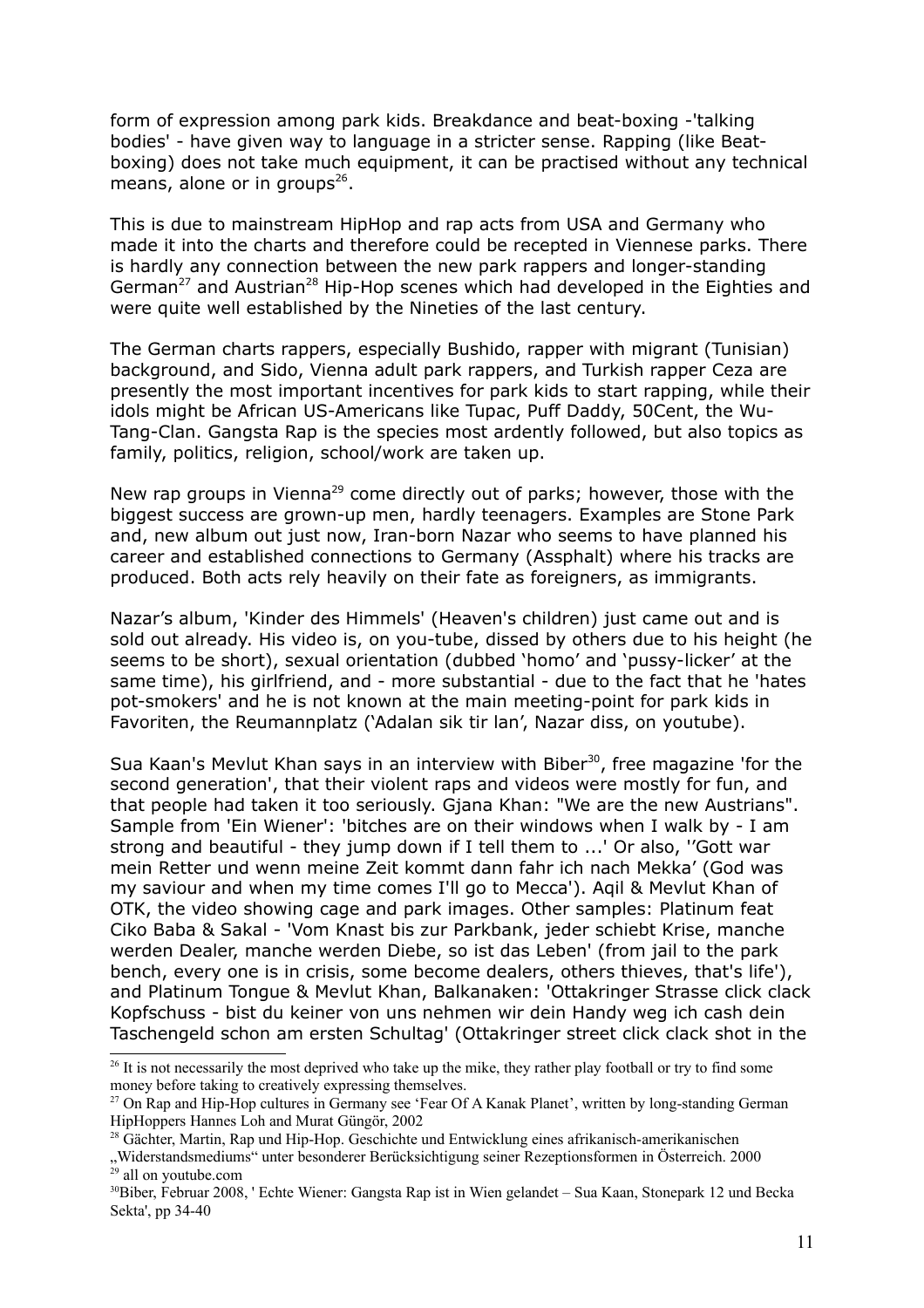head - if you're not from us we take away your mobile - I take your pocket money on your first school day').

The Gentlemen Gangstaz, in their video "OTK - DISS", rap against OTK, blaming them for not speaking German well, that they were 'proletarians', but: 'hab nichts gegen Kanaken weil ich selber einer bin' ('am not against foreigners because I am one myself').

Another rapper, R-Kan, also brings his message across via you-tube, main arena for rappings and disses. His video is made up from photos, showing repeatedly the street sign of his neighbourhood, Otto-Probst-Strasse (10<sup>th</sup> district), songs are e.g. called 'Hauptstadtjunge', (boy from the capital).

Taking up the park and cage identity and turning it around into a hood-defending notion, new rappers enact violence and intolerance in their videos and texts, published maily by videos on the interactive net; media attention came quickly, and thus the park movement, not noticeable outside communities, became a new topic, heavily influenced by gangster rap videos, images of American ghettos, and extra cool and threatening stances: large groups of men, all black-headed, in the parks and cages, rapping about how nobody must mess with them. Migration background is a prerogative, and is paralleled to blackness ('Schwarzköpfe', Blackheads). Exclusion from mainstream ('white') society is mirrored in expressing that 'whites' must not enter the parks and/or whites must count on becoming victims of criminal activities.

However, media appearances and selling successes cannot for long keep up its own images, as park cultures are differently lived than these (grown-up) men try to put forward. Dominant groups in parks are boys from 14 to 16, who have succeeded in claiming 'their' cage or part of the park. Negotiations for contested space are lead differently from the images shown in videos. Fights do occur, and also maybe increasingly often, but among park user groups, not against 'white' trespassers. There are multiple group processes of fusion and fission going on, as well as tolerating each other, and moving of groups between parks.

## **Black Street Heroes of 97 - ?**

Black music in Vienna has come to parks since, with the slowly evolving park communities, music was shared on tape decks and ghetto blasters. From there on, scenes evolved for whom black music received an especially important position.

In a 1997 survey of adolescents in parks, analysing 159 questionnaires, the following youth cultures /musical styles were indicated: HipHop and Soul 55%, Techno 38%, House 32%, Rave 30% (younger groups), Reggae (17%, older groups), Rock 16% (mainly male), Folklore 7%. Idols were: Michael Jackson, Michael Jordan, Ronaldo, Wu-Tang Clan, Foxy Brown. Dreamjobs: football player, dancer, mechanic, salesperson, nurse, singer, actor, police, attorney. The actual job profile: unskiller workers, apprenticeship, unemployment (cited from: Sozialraumanalyse, unpublished study, C. Möderndorfer/D. Mayer 1998). In 1998, fit to measure to kids' wishes, the street heroes were Tupac and Michael Jackson from the music world, and Ronaldo, Michael Jordan, and Muhammed Ali from sports.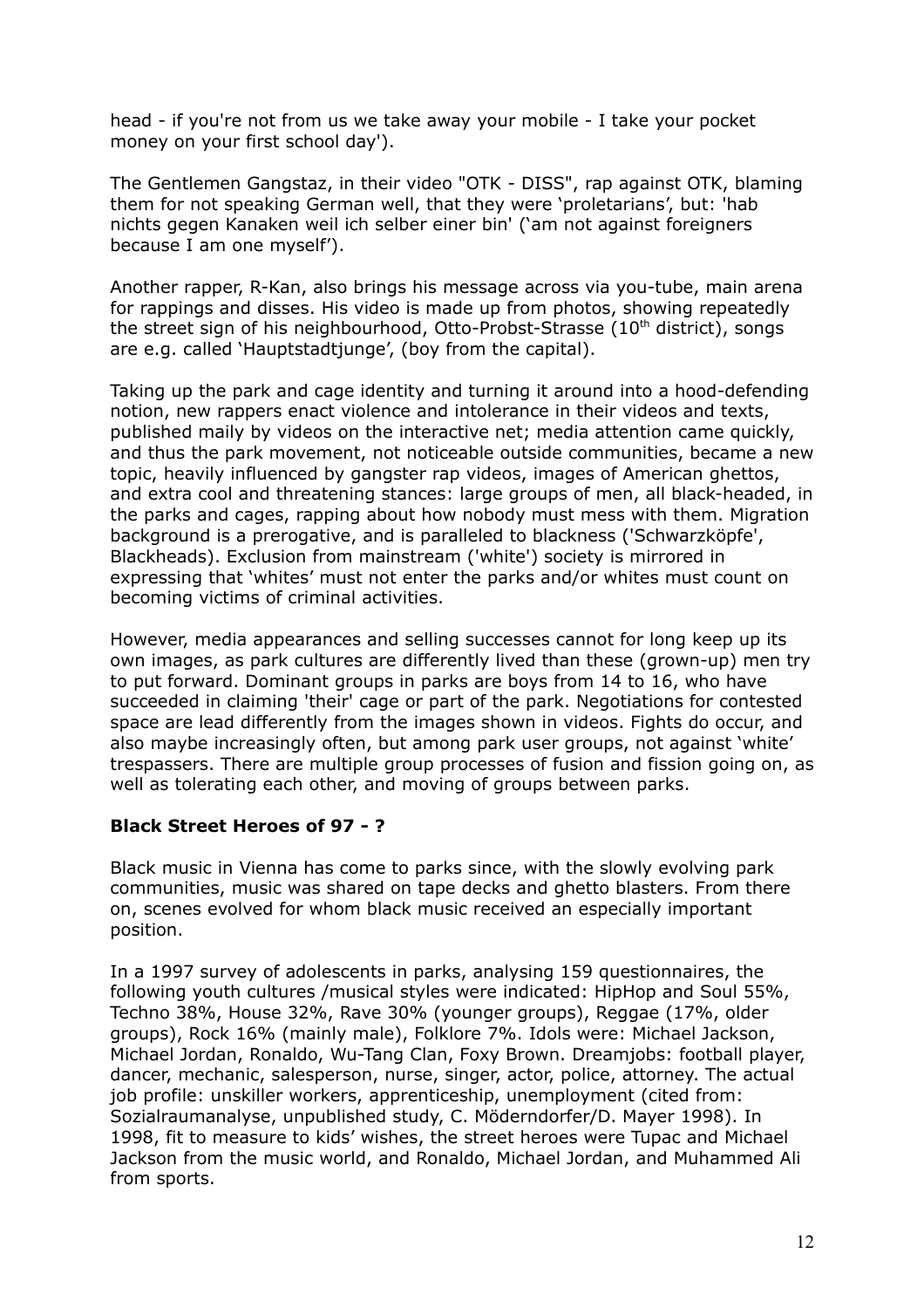Michael Jackson as a phenomenon was very important from the beginning to the middle of the 1990s, still very much liked in 1998, especially for kids with Roma backgrounds and due to his dance-style ('Thriller'). His music and videos were entry-ticket for many children into the world of global popular music. His race did not seem to matter, which put him in a position of super-raciality. His place was taken over by Tupac who must be put at the other end of a scale ranging from Gangster Rap to universal pop. Due to his violent texts and his violent death, he could serve as a mythical figure, standing for a more violent approach than Michael Jackson who deplored marginalisation in a clearer and differently formulated way (videos 'Black and White', 'They Don't Care About Us, 'Earth Song).

Breakdance, a most sportive occupation at the brink of acrobacy, came to the parks by the middle of the 1990s and was closely related to black culture from the Bronx, transported by movies, and taken up by conventions, meetings, and other forms of incorporation and institutionalisation. Scratching and DJing never really hit the parks (lacking means: nobody could afford the Technics turntables), crews used tape decks and ghetto blasters. More breakdance crews formed towards 1999, 2000 and became less important since 2004, when beatboxing and later rapping became the most important self-produced musical styles. As actively played sports, basketball became less interesting, by soccer again is the dominant game in cages.

Which other developments can be seen until today? The park movements went on and became larger, more and more people joining while older parkers were still around, at least in their minds, and younger people followed, also new groups came to Vienna, claiming spaces and access to this movement, adding their own histories to the vast field of oral transmission which make up the chronicles of parks and cages.

Some adolescents have gained access to music business, especially young Roma musicians with 'Balkan' and 'oriental' style music, and also the older 'gangster and hood' rappers. Others moved into the new opportunites of music clubs and entertainment places built up by 'ethnic' entrepreneurs, working as DJs, security, in gastronomy or as (gogo) dancers. All these developments are part of and make up the new Viennese society, while still constituting marginalised domains with differing rules.

Rappers as R-Kan and Nazar express more the desire to be accepted as a part of Vienna's population, a rather anti-discriminatory plea. Younger rappers, now 14,15 years old, are influenced by and oriented towards the older park rappers, German rappers, and (ultimately) US American idols, have taken up rapping, and try to express their view of their lives and surroundings. Migration background plays a major role, but not necessarily an exclusive one, depending on a person's position in (park) life and his/her outlook and perspectives.

The music-consuming kids' preferences have changed over times. Some of the international-global oriented kids who heard and danced to r'n'b and HipHop in clubs haved moved on in their lives, able to gain from their park and music experiences where they found strong backing, solidarity, and support to an open approach to life; other groups are still stuck in cages, watching Snoop, Pharell, Jay-Z, the Pussycat Dolls and all the other new black videos which are setting standards of creativity like Gnarls Barkley.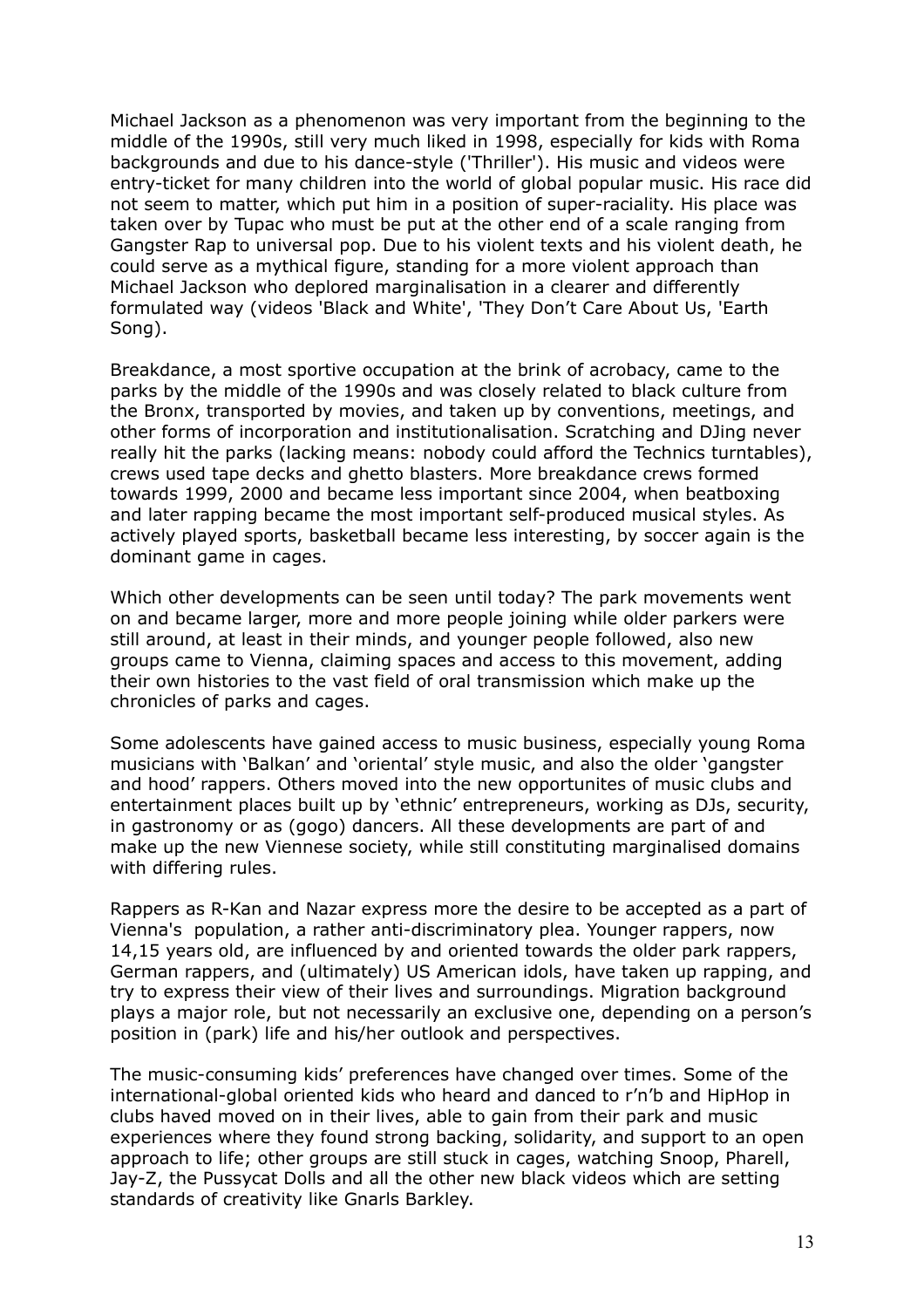### **Conclusions**

Park kids share, irrelevant of their language, backgrounds, origin and economic position of families, the feeling of oppression and pressure. they are aware of today's deteriorating circumstances. Even if one does have a good job, s/he is likely to be friends with many others who haven't.

As Stuart Hall<sup>[31](#page-13-0)</sup> observed for black people in Great Britain, the park kids feel that the promise of slow but unstoppable integration into Austrian society has not been kept, but that rather their position at the margins of society has further been consolidated – or, put differently, the margins have become broader, as the economic destabilisation has seized more groups and also grown-ups.

Adolescents feel that parks and cages are 'their' territories, where they can live their youth park cultures, while being excluded from other places and opportunities. Diversification of young park user groups brings about a variety of ways to look at life, which are constantly shared, adapted, adjusted, changed, and shifted according to relevant experiences in their lives. 'Open' or 'closed' approaches are shifting as well, groups' members being not homogenous in their attitudes. For some, 'origin' becomes ever more important, while others strive at circumstances where skin and hair colour, language, and origin do not matter.

Music is an important feature in adolescents' lives, and even more so for those spending most time in park and cage groups and structures. Whether listening to, or also creatively and imitatingly produced, it is a favourite pastime which holds promises of making a living, at least at the margins of a developing musical world in Vienna, including new clubs and scenes, music places, and tendencies.

Folklore from 'back home' and black music, or music oriented on black musical styles, are the most important tunes produced and listened to among park and cage adolescents. Music takes on increasing importance - along with soccer, also including a possible legal career - as jobs are on the vane, precarious and often at the margins of society, unemployment is on the rise, schooling is not attractive and easy to circumnavigate. Forms of musical consumption and production are opportunities for park adolescents to articulate their feelings, opinions, and critique, and to create new worlds.

Music is apt for creating spaces and imagining worlds, especially and most importantly since music clips were made. It is these spaces and places, connected to and lived out in park life, that are inhibited by the kids and are the contested areas: contested not only from outside, but also constantly debated in the groups; a combination of open and closed world approaches, a mixture of expressions, and a mosaik of counter-positioned strains which shares all the features Ward finds in Rhythm and Blues: popular cultures of oppressed groups

<span id="page-13-0"></span><sup>&</sup>lt;sup>31</sup> "...the liberal consensus assumption that we are all proceeding, slowly but inevitably, towards a racially integrated society …Actually, for blacks, this premise of integration is a highly problematic question. There is much more evidence that Britain is, slowly but inevitably, drifting towards the creation of a permanent black minority of second-class citizens, large numbers of them living in poverty and deprivation, and subject to discrimination as a group" Hall, Stuart, 'Black Men, White Media', in Savacou, Journal of the Caribbean Artists Movement, vol 9/10, 1974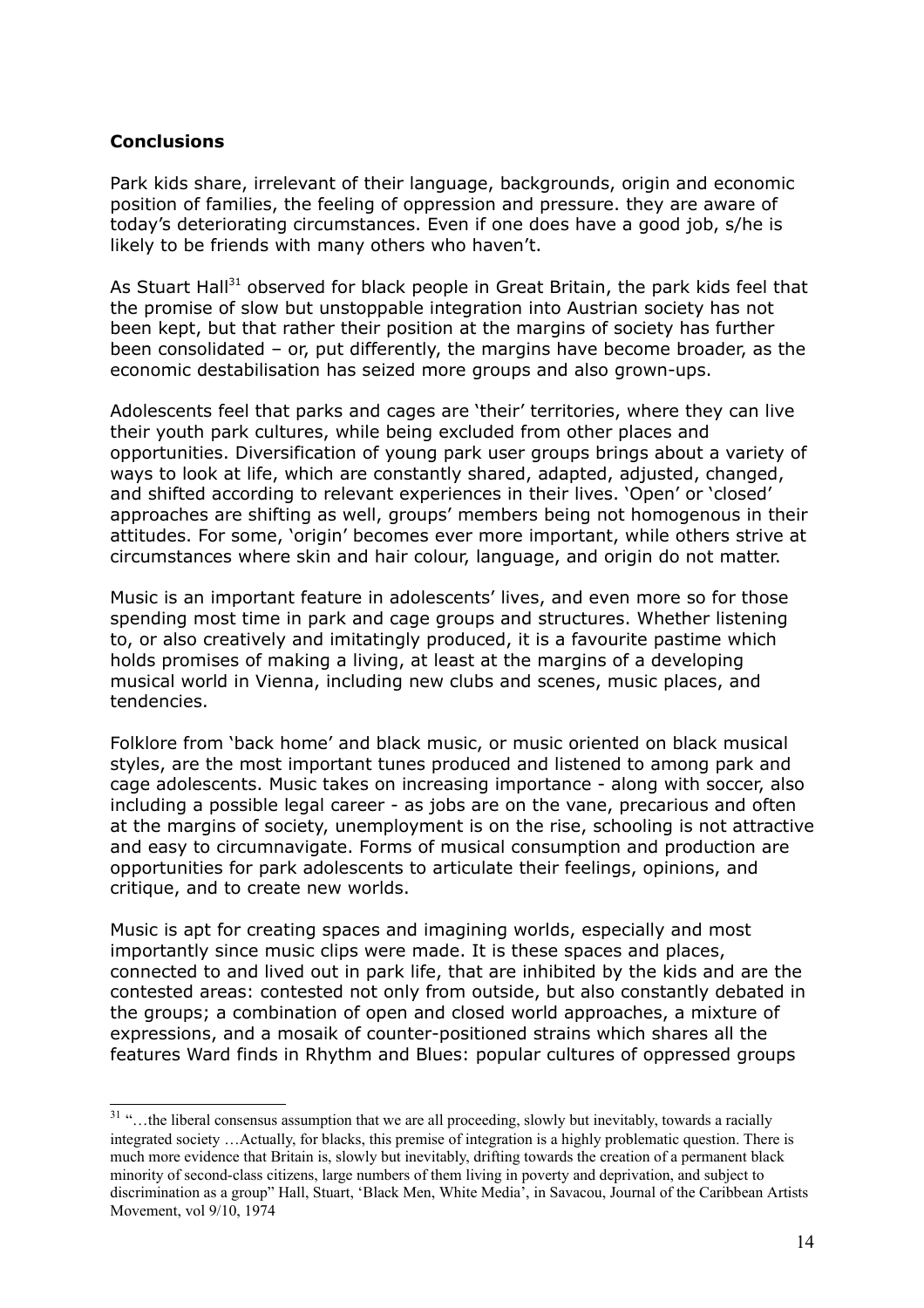containing a critique of the system, constituting resistance<sup>[32](#page-14-0)</sup>, and yet being inscribed with the values of the dominant culture.

Different kinds of black music serve as imagined and imaginary worlds as "popular culture of oppressed groups"; migration backgrounds take a strong position as main frame of reference, which is a mirror from what society gives to them: branded as `foreigners', as `2<sup>nd</sup> or 3<sup>rd</sup> generations', against which they put either the plea 'origins do not matter', or 'I am Viennese', or the violent 'out of my park'.

Black music serves as model and is important to express the non-white approach, to enhance solidarity and to deal with racism and discrimination. Further topics are family, religion, school and work, and politics. In Ward's opinion, "black music has acted as a bulwark against the psychological ravages of racism, frustration, often poverty, and sometimes despair in the black community", and I would hold that to be true for Vienna park kids as well: "making and consuming popular music remains a crucial way to 'keep from going under'"(Ward:452 $^{33}$  $^{33}$  $^{33}$ ). Reflection on life, one could say, and articulation are already a possible temporary solution.

### **References**

Biber, ed. Biber Verlagsgesellschaft mbH, 1070 Wien, [www.dasbiber.at](http://www.dasbiber.at/) Februar 2008 'Echte Wiener', Ivana Cucujkić, Bernhard Gaul und Daniel Shaked (Fotos), pp 34- 40

Foucault, Michel, Der Wille zum Wissen. Sexualität und Wahrheit 1 Frankfurt 1983 Gupta/Ferguson cite from The History of Sexuality, vol.1, An Introduction, Random House New York 1978

Gächter, Martin Rap und Hip-Hop Geschichte und Entwicklung eines afrikanisch-amerikanischen "Widerstandsmediums" unter besonderer Berücksichtigung seiner Rezeptionsformen in Österreich Unpubl. Diplomawork Vienna 2000 2.6. Rap vor der Jahrtausendwende: "Entertainment" statt "Edutainment" - Hip-Hop als Milliardengeschäft, pp 136-138

Gupta, Akhil and Ferguson, James (Eds), Culture Power Place. Explorations in Critical Anthropology

<span id="page-14-0"></span><sup>&</sup>lt;sup>32</sup> Of course, "practices that are resistant to a particular strategy of power are thus never innocent of or outside power (…), always at risk of slipping from resistance against one strategy of power into complicity with another (Gupta/Ferguson:18f, citing Foucault). Resistance as experience shapes identities of subjects, and "the subject itself must be conceived as the unstable and often unpredictable outcome of experience" (Gupta/Ferguson:20). Gupta, Akhil and Ferguson, James (Eds), Culture Power Place. Explorations in Critical Anthropology <sup>33</sup> Ward, Brian, Just My Soul Responding, Epilogue, pp 451-2, citing 'It's like a jungle sometimes it makes me

<span id="page-14-1"></span>wonder how I keep from going under', Melle Mel, rapper with Grandmaster Flash and the Furious Five, in 'The Message'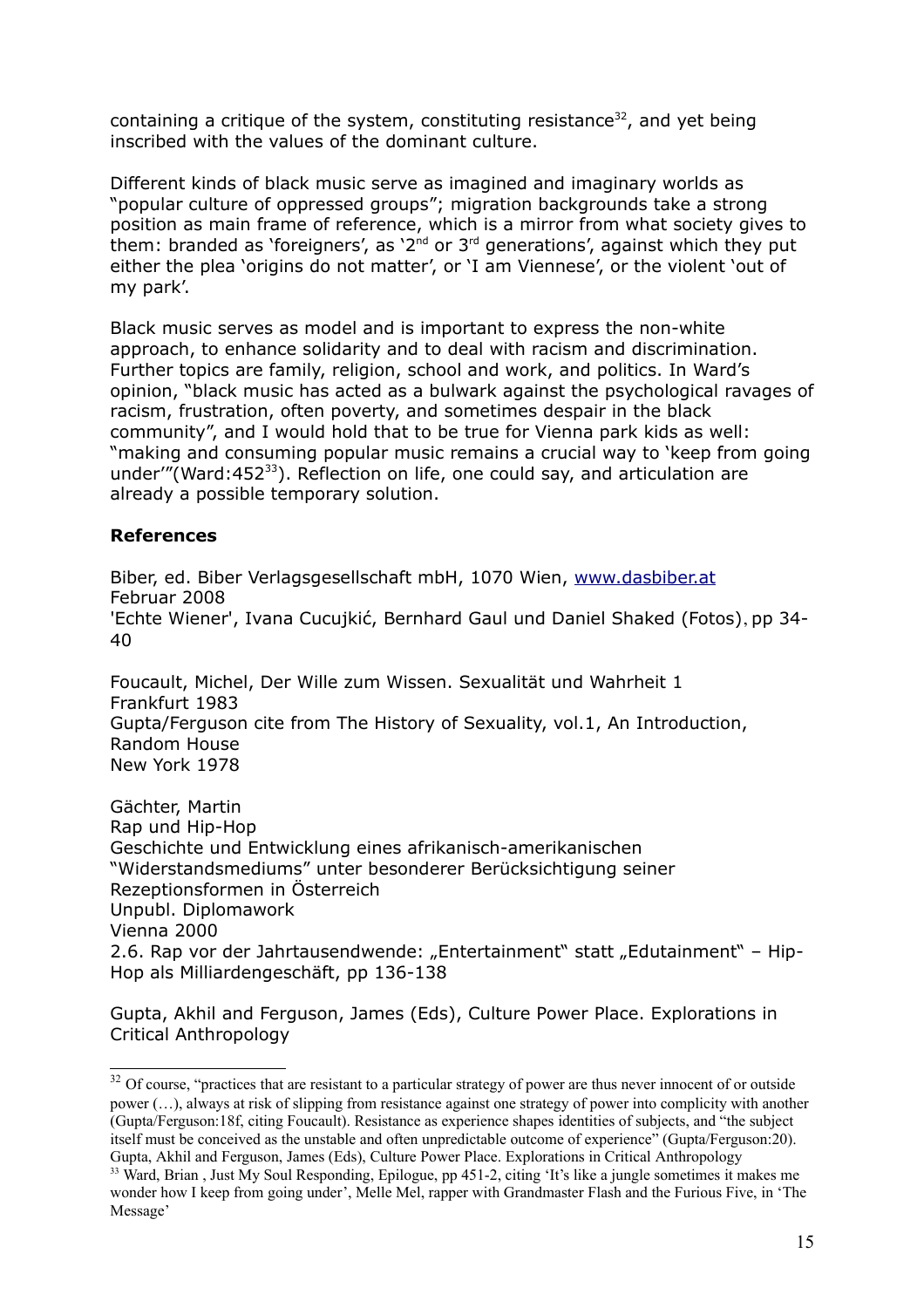Duke University Press Durham and London 1997 Culture, Power, Place: Ethnography at the End of an Era, pp 1-29

Hall, Stuart 'Was ist "schwarz" and der popularen schwarzen Kultur?' in: Hall, Stuart Cultural Studies Ein politisches Theorieprojekt Ausgewählte Schriften 3 Argument Verlag Hamburg 2002 (2000) P 98-112

Hall, Stuart 'Black Men, White Media', in Savacou, Journal of the Caribbean Artists Movement, vol 9/10 1974

Hasaltay, Muzaffer Der Freund 12 min short film, HD video Vienna 2007

Loh, Hannes and Güngör, Murat Fear Of A Kanak Planet. Hiphop zwischen Weltkultur und Nazirap Hannibal Verlag Höfen 2002 'auch mit diskutieren kommst du nicht durch discotüren', pp 91-107

Mayer, Danila and Möderndorfer, Christoph (Back On Stage 5), Österreichisches Institut für Jugendforschung (Austrian Institute for Youth Research), Jugendliche im öffentlichen Raum – Wien, Margareten Sozialraumanalyse pt 1: Streetkids in Margareten. Wien 1998

Mayer, Danila 'Young Urban Migrants Between Two Cultures', in Pardo, Italo and Prato, Giuliana, Eds., Beyond Belonging. Ashgate Publishers London 2008 (in print)

Sidran, Ben Black Talk. How the Music of Black America Created a Radical Alternative to the Values of Western Literary Tradition, Foreword by Archie Shepp Payback Press Great Britain 1995 (New York 1971) Introduction, pp xix-xxv, Oral Culture and Musical Tradition: Prehistory and Early History (Theory), pp 1-29

Szatmary, David P. Rockin' In Time A Social History of Rock-and-Roll